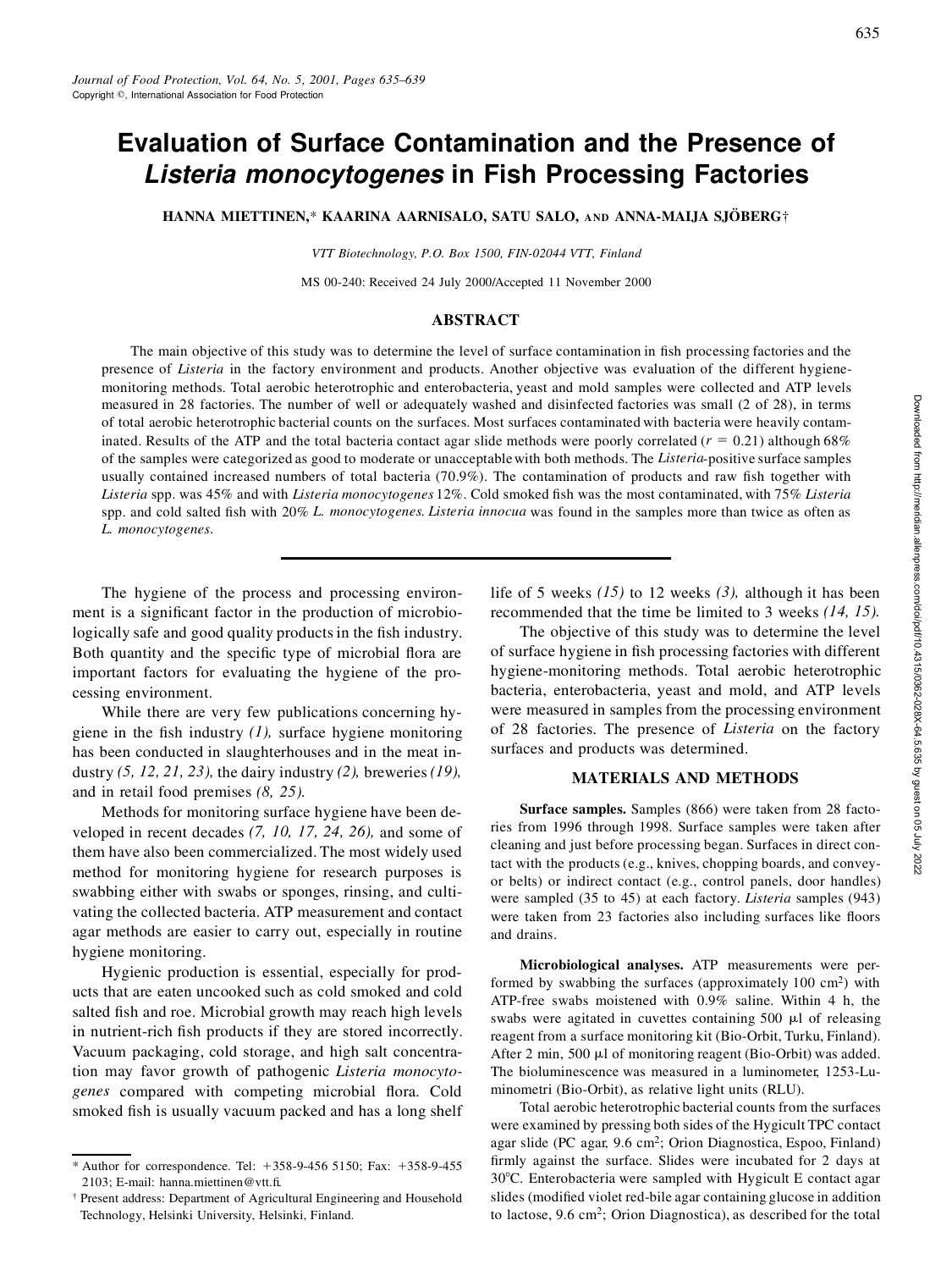TABLE 1. *Surface hygiene guidelines for total aerobic heterotrophic bacteria, enterobacteria, yeasts, and molds on food processing surfaces(CFU/cm<sup>2</sup> ) investigated using contact agar slides*

| Microbial group             | Good  | Moderate    | Unac-<br>ceptable |
|-----------------------------|-------|-------------|-------------------|
| Total aerobic heterotrophic |       |             |                   |
| bacteria                    | 1.8   | $1.8 - 5$   | >5                |
| Yeasts                      | $<$ 1 | $1 - 5$     | >5                |
| Molds                       | < 0.6 | $0.6 - 1.6$ | >1.6              |
| Enterobacteria              | < 0.1 | $0.1 - 1.0$ | >1                |

bacteria samples. Slides were incubated for 2 days at 37°C. Yeasts and molds were sampled with Hygicult Y&F contact agar slides (malt agar, antibiotics, and low pH 5.5 to inhibit the growth of bacteria, 9.6 cm<sup>2</sup> ; Orion Diagnostica), as described for the total and enterobacteria samples. Slides were incubated for 5 days at  $25^{\circ}$ C. All the Hygicult contact agar slides were interpreted according to the manufacturer's chart models, except for small counts that were calculated. Both sides of the slides were examined, and the mean was presented as the final result.

*Listeria* from the surfaces was sampled with contact plates (25.5 cm<sup>2</sup> ) of Oxford-agar (Oxoid Ltd., Basingstoke, Hampshire, UK). The contact plates were incubated for 2 days at  $37^{\circ}$ C. Each suspected *Listeria* colony was isolated and tested by Gram stain, b-hemolysis on blood agar (Orion Diagnostica), and API-Listeria test (bioMérieux, Marcy l'Etoile, France).

Duplicate samples from raw fish and processed products were examined for *Listeria* with modified Nordic Committee on Food Analysis method number 136 using a one-step enrichment. Samples (25 g) were homogenized for 30 s in 225 ml EB broth (Oxoid Ltd.). Homogenized samples were incubated for  $48 \pm 2$  h at 30°C, then cultivated on Oxford agar and incubated for  $48 \pm 2$  h at 378C. Suspected colonies were further examined as described earlier.

**Microbiological guidelines.** Results of total aerobic heterotrophic bacterial counts were evaluated according to Houhala et al. *(13).* Yeast, mold, and enterobacterial counts were evaluated according to the manufacturer's instructions. The guidelines are presented in Table 1. The limit value for ATP measurement was set to 1 RLU. When the surface is properly cleaned the ATP result is below 1 RLU.

**Statistical analysis.** Correlations between different surface hygiene methods were calculated with equation 1.

$$
\sigma_{x,y} = Cov(X, Y)/\sigma_x \sigma_y \tag{1}
$$

where  $Cov = covariance$  of two  $(X, Y)$  data sets;  $\sigma_x = standard$ deviation of data set  $(X)$ ; and  $\sigma_y$  = standard deviation of data set (*Y*).

#### **RESULTS**

**Total aerobic heterotrophic bacterial counts on the surfaces.** Based on levels of total aerobic heterotrophic bacteria, about half (52.2%) of the cleaned surfaces were clean or only slightly contaminated  $(< 1.8$  CFU/cm<sup>2</sup>), 21.8% moderately contaminated  $(1.8-5 \text{ CFU/cm}^2)$ , and 26.0% unacceptable ( $>5$  CFU/cm<sup>2</sup>). Most (79.6%) of the unacceptable samples had counts  $>$  20 CFU/cm<sup>2</sup>.

The total aerobic heterotrophic bacterial results of each factory categorized into three contamination classes are presented in Figure 1. In only one factory were over 90% of



Bacterial limit (CFU/cm<sup>2</sup>)

FIGURE 1.*Number of factories (total 28) at which total aerobic heterotropic bacteria results from surfaces were below the bacterial contamination limits (1.8 to 10 CFU/cm<sup>2</sup> ) in at least 60 to 90% of the samples in each factory*  $(*1.8* CFU/cm<sup>2</sup> = good; 1.8$ *to 5 CFU/cm<sup>2</sup> = moderate;*  $>$  *5 CFU/cm<sup>2</sup> = unacceptable).* 

each factory

the samples clean  $(< 1.8$  CFU/cm<sup>2</sup>). More factories (4 to 10) had 60 to 70% clean samples under this limit. When the microbiological limit was increased to moderate cleanliness (5 CFU/cm<sup>2</sup>) or further (10 CFU/cm<sup>2</sup>) only two factories had more than 90% of their samples within the limit.

The mean counts of total aerobic heterotrophic bacteria on all the fish processing surfaces studied were well above levels considered to be clean (Table 2). High standard deviation values indicate that results differed considerably between factories and corresponded to visual observations of cleanliness. Contamination was greatest on scale, brine basin, chopping board, and shovel surfaces from 13 common fish factory surfaces. Additionally many conveyor belts, tables, roe grids, and slicing and skinning machines remained heavily contaminated after cleaning.

**ATP activity on the surfaces.** ATP activity exceeded the microbiological limit of 1 RLU in 43.3% of all the samples. The mean ATP results from 13 common fish factory surfaces are presented in Table 2. ATP levels of 10 to 30 times the guideline were found from brine basins, doors, door handles, aprons, and scales.

**Enterobacteria, yeast, and mold counts on the surfaces.** The level of enterobacteria exceeded the guideline value of 0.1 CFU/cm<sup>2</sup> for good hygiene in 19.7% of all the samples, and 9.2% of the samples exceeded the unacceptable limit  $(1.0 \text{ CFU/cm}^2)$ . A total of 35.2% of the surfaces were at least moderately  $(>0.6$  CFU/cm<sup>2</sup>) contaminated with molds. The percentage of unacceptable surfaces  $(>1.6$  $CFU/cm<sup>2</sup>$ ) was 12.2%. In the case of yeasts, 24.0% of the surfaces were moderately contaminated (1 CFU/cm<sup>2</sup>). The percentage of unacceptable  $(>5 \text{ CFU/cm}^2)$  surfaces was 6.2%. The mean values of enterobacteria, molds, and yeasts from 13 fish factory surfaces are presented in Table 2. Some chopping boards in particular were heavily contaminated with enterobacteria. Most of the molds were found from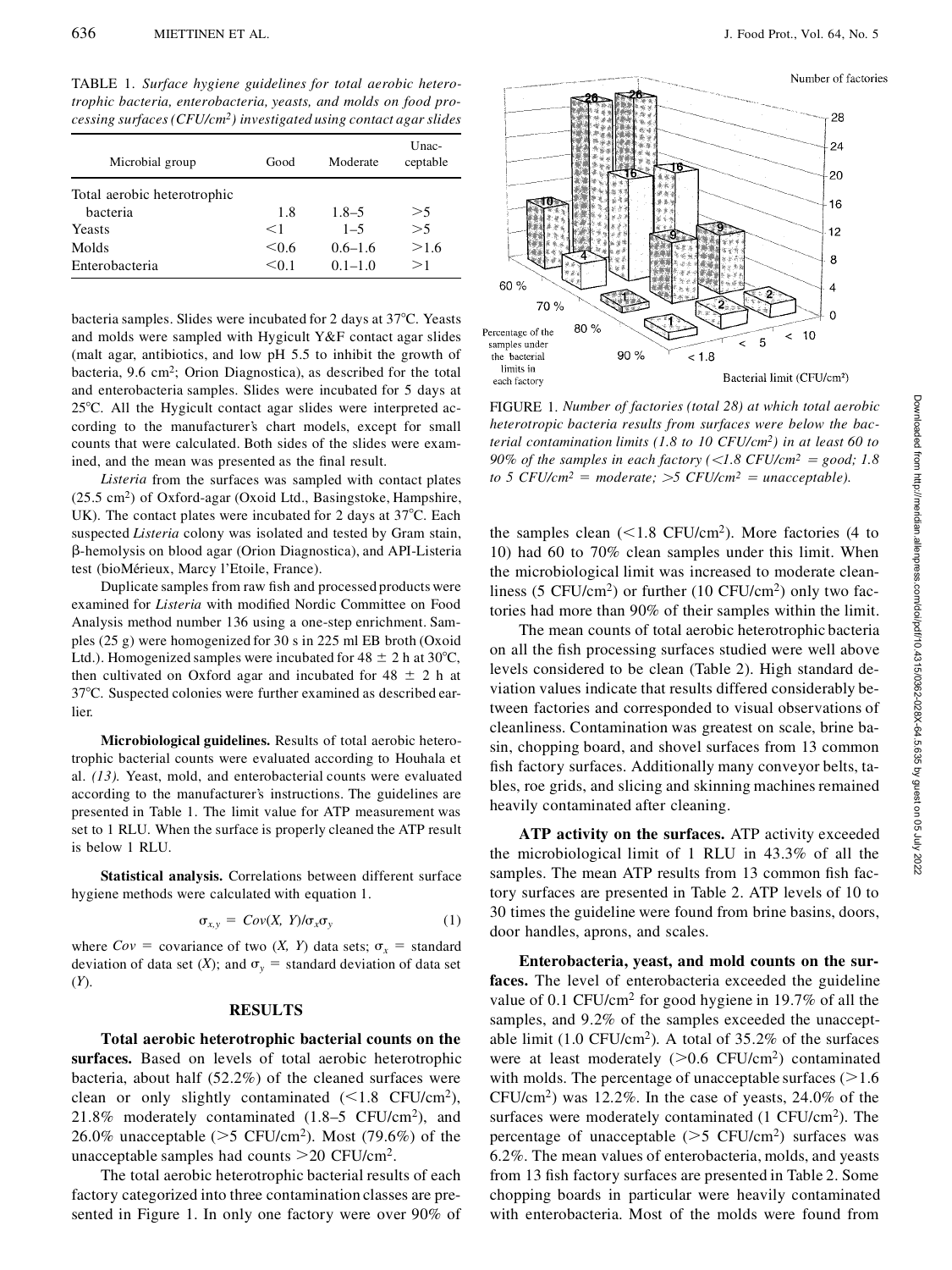|                          | Mean $\pm$ SD                   |                                |                                          |                                 |                                  |                        |
|--------------------------|---------------------------------|--------------------------------|------------------------------------------|---------------------------------|----------------------------------|------------------------|
| Surface                  | ATP<br>$(RLU/100 \text{ cm}^2)$ | Total bacteria<br>$(CFU/cm^2)$ | Enterobacteria<br>(CFU/cm <sup>2</sup> ) | Molds<br>(CFU/cm <sup>2</sup> ) | Yeasts<br>(CFU/cm <sup>2</sup> ) | Number of<br>factories |
| Scale                    | $10.0 \pm 18.1$                 | $42.9 \pm 36.0$                | $0.9 \pm 1.5$                            | $0.9 \pm 0.7$                   | $2.6 \pm 5.2$                    | $19 - 21$              |
| Brine basin              | $30.7 \pm 53.9$                 | $33.7 \pm 41.7$                | $1.1 \pm 2.1$                            | $0.5 \pm 0.7$                   | $5.9 \pm 12.5$                   | $12 - 13$              |
| Chopping board           | $3.4 \pm 8.0$                   | $31.0 \pm 37.8$                | $2.5 \pm 6.3$                            | $0.5 \pm 0.6$                   | $6.7 \pm 16.5$                   | $21 - 23$              |
| Shovel                   | $2.3 \pm 2.9$                   | $30.6 \pm 39.7$                | $0.9 \pm 1.7$                            | $0.5 \pm 0.6$                   | $6.8 \pm 11.3$                   | $7 - 8$                |
| Packaging table          | $9.4 \pm 23.4$                  | $23.8 \pm 34.3$                | $0.4 \pm 1.4$                            | $1.0 \pm 0.9$                   | $0.9 \pm 1.4$                    | $10 - 12$              |
| Grindstone               | $5.2 \pm 6.2$                   | $22.8 \pm 38.7$                | $0.2 \pm 0.5$                            | $0.8 \pm 0.7$                   | $1.8 \pm 1.4$                    | $9 - 11$               |
| Knives                   | $1.9 \pm 4.0$                   | $17.2 \pm 33.7$                | $0.5 \pm 1.2$                            | $0.3 \pm 0.5$                   | $2.8 \pm 6.4$                    | $15 - 19$              |
| Door and/or door handle  | $13.0 \pm 23.7$                 | $15.0 \pm 20.3$                | $0.2 \pm 0.6$                            | $0.3 \pm 0.5$                   | $0.6 \pm 1.1$                    | $22 - 24$              |
| Apron                    | $10.1 \pm 19.7$                 | $14.3 \pm 20.6$                | $0.2 \pm 0.3$                            | $0.6 \pm 0.5$                   | $5.3 \pm 17.8$                   | $17 - 20$              |
| Faucet                   | $7.8 \pm 12.7$                  | $13.7 \pm 16.0$                | $0.0 \pm 0.0$                            | $0.4 \pm 0.7$                   | $0.3 \pm 0.4$                    | $10 - 11$              |
| Vacuum packaging machine | $4.3 \pm 8.3$                   | $9.1 \pm 21.4$                 | $0.0 \pm 0.1$                            | $0.4 \pm 0.6$                   | $3.4 \pm 14.3$                   | $17 - 19$              |
| Ice basin/shovel         | $4.2 \pm 6.5$                   | $7.7 \pm 10.0$                 | $0.1 \pm 0.2$                            | $0.7 \pm 0.7$                   | $5.0 \pm 10.1$                   | $11 - 13$              |
| Light/electric switch    | $0.9 \pm 1.0$                   | $6.3 \pm 9.5$                  | $0.0 \pm 0.0$                            | $0.4 \pm 0.3$                   | $0.2 \pm 0.3$                    | $7 - 9$                |

TABLE 2. Mean total aerobic heterotrophic bacteria, enterobacteria, mold, and yeast counts and ATP results from the fish factory *surfaces analyzed with contact agar slides and ATP method from sh factory surfaces*

packaging tables and scales, and high counts of yeast were found from shovels and chopping boards.

**Association of different microbiological methods.** Correlation between the surface methods was slight  $(n = 1)$ 812). The best correlation was between ATP measurement and enterobacterial counts (0.43). The total aerobic heterotrophic bacterial counts correlated moderately (0.33 to 0.21) with all the other methods. Hygiene monitoring with the contact agar slide method (total bacteria) compared with ATP measurement gave somewhat different results. The ATP method accepted 18.1% of the samples that the contact agar slide method found contaminated, and the ATP method discarded 13.6% of the samples that the contact agar slide method approved. Both methods agreed on 68.3% of the samples that were either under (38.4%) or over (29.9%) the microbiological limits used.

Figure 2 shows examples of how different microbes or ATP amounts can be the main hygiene problem in different factories. Molds were the main problem in factory A. In factory B the main problem was the high amount of ATP. Lots of yeasts were found in factory C compared with other factories. All methods gave clearly similar results in a wellcleaned factory, as can be seen in Figure 2, factory D.

*Listeria* **results from surfaces.** *Listeria* spp. were found on 65% (15 of 23) of the factories sampled. In the factories that were *Listeria* positive, 7.2% of all the surfaces sampled were positive. One-third of the positive *Listeria* isolates were identified as *L. monocytogenes* and the rest were mainly *Listeria innocua*; *Listeria welshimeri* and *Listeria grayi* were also found. *Listeria* was found, e.g., on brine basin and machine, cold smoke skewer, grindstone, scale, apron, conveyor belt, skinning and slicing machine, door handle, light switch, packaging table and machine, and floors and drains.

Of the *Listeria*-positive surfaces, 70.9% (22 of 31) were at least moderately  $(>1.8$  CFU/cm<sup>2</sup>) contaminated, 67.7% were unacceptable ( $\geq$ 5 CFU/cm<sup>2</sup>) in terms of total aerobic heterotrophic bacterial counts, and 58.6% had an ATP result higher than 1 RLU. The ATP and/or total aerobic heterotrophic bacteria limit was exceeded in 77.4% of the *Listeria*-positive samples. Enterobacteria  $(\geq 0.1 \text{ CFU})$ cm<sup>2</sup> ) were found in 55.6% of the *Listeria*-positive samples. Yeast and mold contaminations of the *Listeria*-positive surfaces were 44.4 and 42.9%, respectively. On the other hand, 8.8% of the all enterobacteria-contaminated surfaces were also *Listeria* contaminated. From the total aerobic hetero-



FIGURE 2. *Comparison of main hygiene problems and contamination levels caused by differenct microorganisms or ATP in different sh factories. Results of surface hygiene-monitoringmethodsfrom nine factories (A through I). Percentages of the samples that exceeded the microbiological limit of each method.*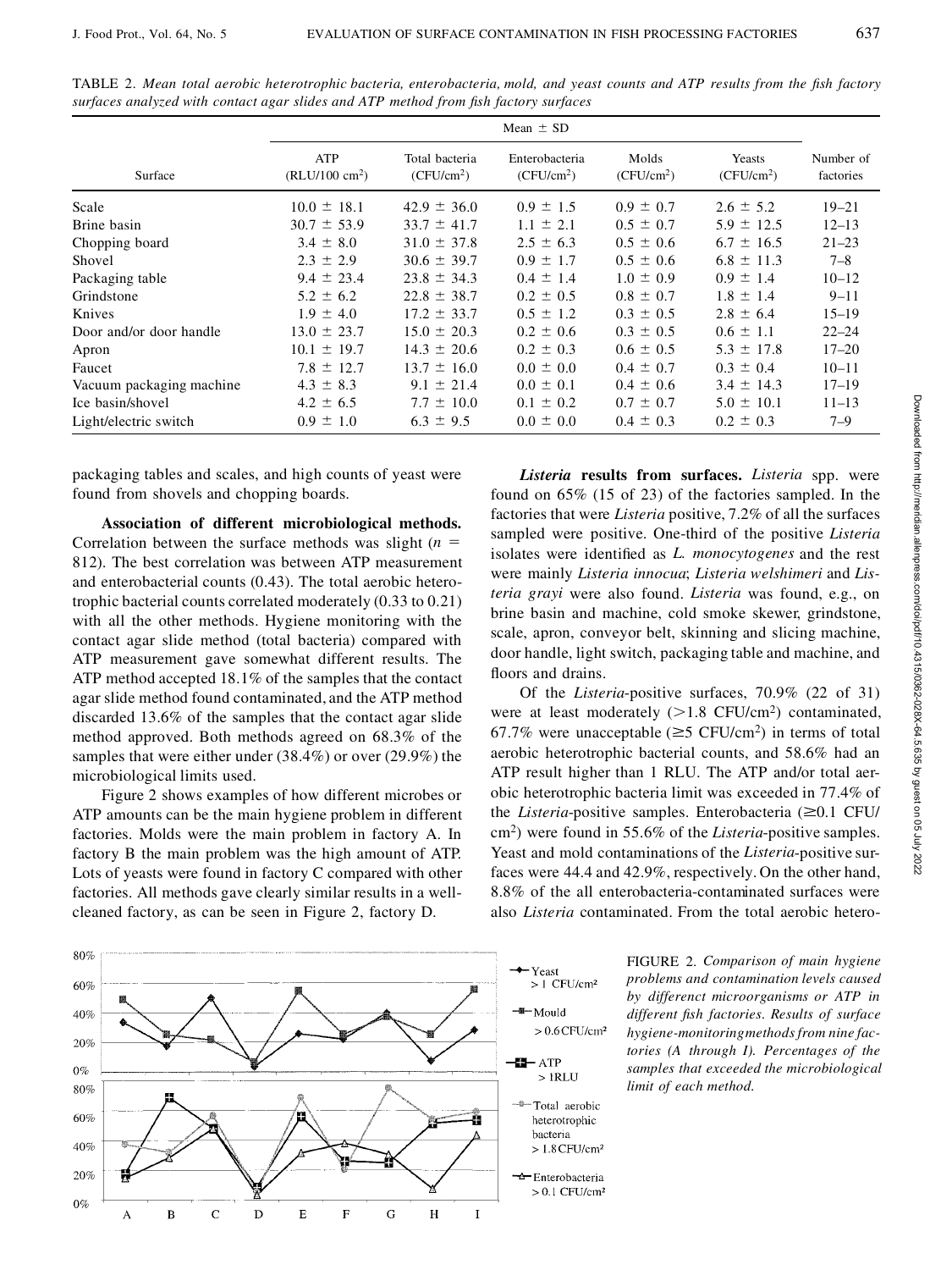|  | TABLE 3. Listeria-positive fish and fish products |  |  |
|--|---------------------------------------------------|--|--|
|--|---------------------------------------------------|--|--|

|             | No. of samples<br>studied | No. $(\%)$ of samples positive for: |                  |                |                     |
|-------------|---------------------------|-------------------------------------|------------------|----------------|---------------------|
|             |                           | Listeria spp.                       | L. monocytogenes | L. innocua     | Other Listeria spp. |
| Cold smoked | 12                        | 9(75)                               | 2(17)            | 6(50)          | $1(8)^a$            |
| Hot Smoked  | 13                        | 3(23)                               | 1(8)             | 1(8)           | 1 $(8)^b$           |
| Cold salted | 10                        | 6(60)                               | 2 $(20)^d$       | 4 $(40)^d$     | 1 $(10)^a$          |
| Roe         |                           | 2(40)                               | 0(0)             | 1(20)          | 1 $(20)^c$          |
| Raw fish    | 18                        | 6(33)                               | 2 $(11)^d$       | 4 $(22)^{d,e}$ | 2 $(11)^{a,e}$      |
| Total       | 58                        | 26(45)                              | 7 (12)           | 16(28)         | 6(10)               |

*<sup>a</sup> L. welshimeri*.

*b* Unidentified *Listeria* spp.

*<sup>c</sup> L. seeligeri*.

*<sup>d</sup>* Both *L. monocytogenes* and *L. innocua* in one sample.

*<sup>e</sup>* Both *L. innocua* and *L. grayi* in one sample.

trophic bacteria- and ATP-contaminated surfaces, *Listeria* was found in 7.5 and 4.8% of cases, respectively. Yeastand mold-contaminated surfaces had *Listeria* in 5.8 and 3.9% of the samples, respectively.

*Listeria* **results from raw sh and processed products.** The *Listeria* species and percentages of raw and processed fish samples positive for *Listeria* are presented in Table 3. *Listeria* were found on raw and processed fish in 69.6% (16 of 23) of the factories. *L. monocytogenes* was detected in samples from 7 factories (30.4%) and *L. inno cua* in samples from 12 factories (52.2%). Other *Listeria* species were found in five factories. From five factories all the samples examined were contaminated with *Listeria.* In all factories where *L. monocytogenes* was found, *L. innocua* was also detected. *L. monocytogenes* was found in the brine at one factory, and its products were also contaminated with *L. monocytogenes.*

## **DISCUSSION**

The number of well or adequately washed and disinfected factories was small (2 of 28) (Fig. 1) in terms of total aerobic heterotrophic bacterial counts on the surfaces. By comparison, in one Hungarian slaughterhouse over 95% of the sampled surfaces  $(n = 1,308)$  were found to be cleaner than 1 CFU/cm<sup>2</sup> *(12)* by the Ten Cate method *(26).* According to a fish industry study  $(1)$ , the percentage of clean  $(< 1.8$  CFU/cm<sup>2</sup>) surfaces was 61.2% with the contact agar method. In this study, the percentage of the samples cleaner than  $1.8$  CFU/cm<sup>2</sup> was  $52.6\%$ . Our results also indicated that the processing surfaces contaminated with bacteria were in fact heavily contaminated (Fig. 1).

Both the ATP measurement and the contact agar method have their strong and weak features. The ATP method measures the total amount of ATP in the samples, which is useful especially in hygiene monitoring because it is more rapid than culturing microorganisms. However, the minimal amount of ATP in stressed cells and spores may be below the limit of detection, although the cells can be detected by a cultivation method. Detergents and disinfectants also may reduce the activity of the luciferase enzyme *(9, 16).* Disinfectants may be similar to ATP-releasing reagents, and

therefore residues found in the food industry can have additive effects on ATP measurements *(16).*

*Enterobacteriaceae* and fungi have also been recommended as indicator organisms for the presence of pathogenic bacteria on surfaces *(24).* Enterobacteria and total bacteria-contaminated surfaces were contaminated 2 and 1.5 times more often with *Listeria* than ATP, yeast, and mold samples. Nevertheless all the methods are important when evaluating hygiene problems and differences of individual factories as seen in Figure 2. The results were in fluenced by differences in buildings, processing conditions, equipment and machines, working habits, raw materials, and products, in addition to cleaning and washing procedures.

The contact plate surface detection method for *Listeria* was simple and rapid but not reliable. The sampled area was small (25.5 cm<sup>2</sup>) and attachment of bacteria to the contact plate is limited *(13).* Selective agents in the contact agar may have also inhibited the recovery of detergentstressed *Listeria* cells from the cleaned surfaces. Background flora, also complicated the isolation and identification of *Listeria* colonies. Nevertheless, *Listeria* was found in two-thirds of the factories sampled, at least sporadically. Many important process surfaces were found to be contaminated with *Listeria.*

The connection between the results from the hygienemonitoring methods and the presence of *L. monocytogenes* in products cannot be evaluated with the small amount of products analyzed from each fish factory. The overall contamination of products and raw fish with *Listeria* spp. was 45% and with *L. monocytogenes* 12% (Table 3) compared with the other studies showing 27, 11 *(11),* 15, and 11%, respectively *(18).* Cold smoked and cold salted products were the most contaminated with *Listeria* spp. (75 and 60%) and with *L. monocytogenes* (17 and 20%).

As in many other studies *(4, 11, 22), L. innocua* was the most common (57%) *Listeria* species in the fish samples and also in the surface samples. Some researchers have reported almost similar incidences of *L. monocytogenes* and *L. innocua (6, 18). L. innocua* was found more than twice as often as *L. monocytogenes* in this study. *L. innocua* was